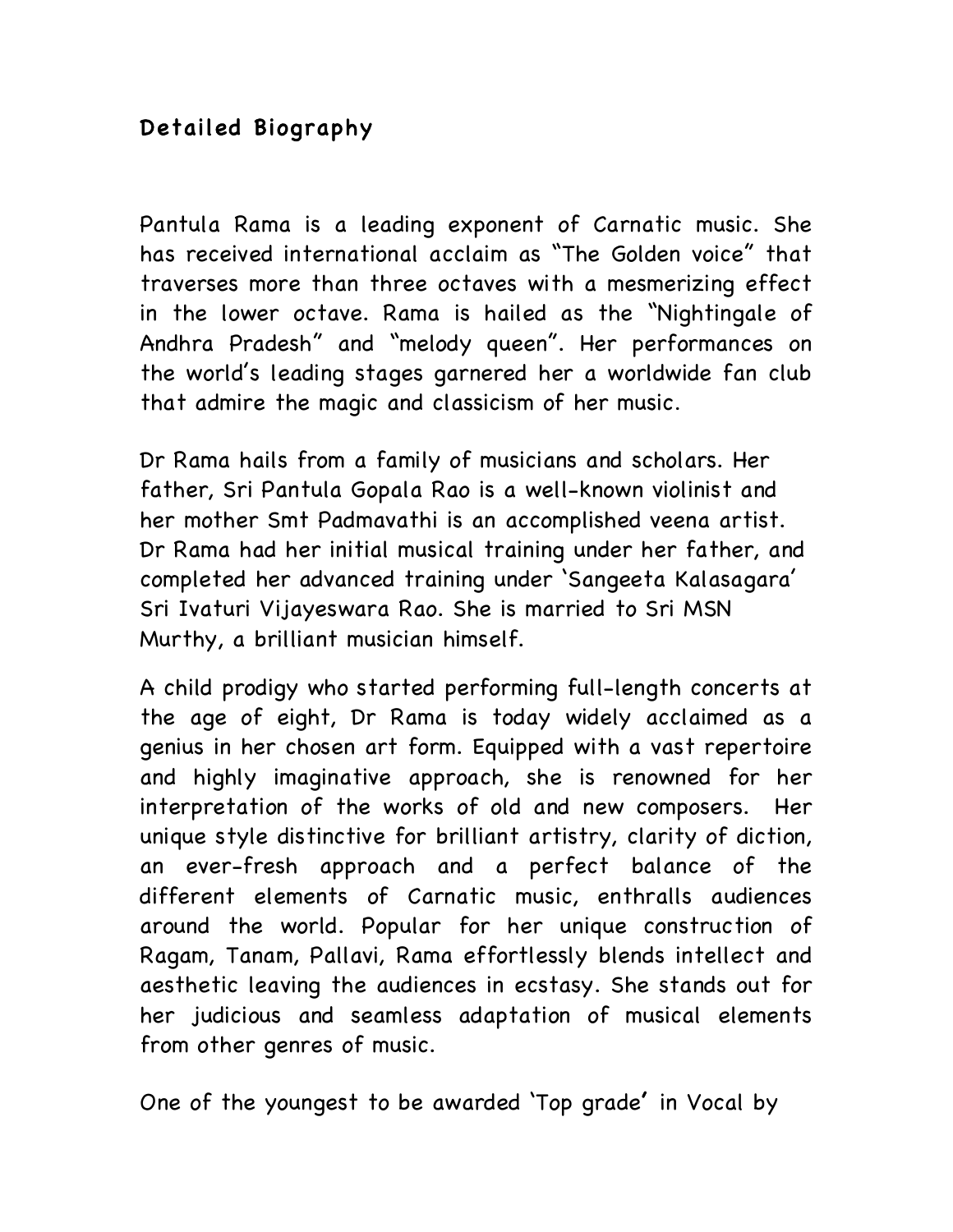All India Radio, she is also graded 'B-High' in Violin & Viola. Dr Pantula is a world-renowned artist and has performed all over India, as well as in Singapore, Thailand, USA, UK, Australia, Canada, New Zealand and Oman.

Dr Rama is also a celebrated scholar, and received her PhD in music from Andhra University and authored the book - 'Shaping of an Ideal Carnatic Musician through Sadhana'. She serves as a panel judge for All India Radio Music competitions, and a local audition committee member. Furthermore, she is empanelled artist of the Indian Council for Cultural Relations (ICCR). She is considered an authority in her field and has contributed articles to journals and news media as well.

She has been honored with a multitude of titles like 'Gana kala Saraswathi', 'Asthana Vidushi of Avani Sringeri Sarada Peetham, Bangalore', Isai Peroli', 'Gayatri Sangeeta Vidwanmani', 'Nada Vallabha', 'Sangeeta Sudha Saraswathi', 'Sangeeta Sudhanidhi', 'Nada Bhushanam', 'Sangeeta Vidyadhari' from reputable sabhas and music organizations in India and abroad. She is the recipient of many notable awards such as – 'Senior Outstanding Vocalist', 'Outstanding Lady Vocalist' & 'Best Pallavi Award' from The Music Academy, Madras, 'Ragam Tanam Pallavi Award' – Cleveland Tyagaraja Aradhana Festival and 'DEVI' The New Indian Express women's award for dynamism and innovation among others.

Dr Rama is honored to be the chosen one to conduct a Mega Music Serial – 'Raga Ravali', a comprehensive program on the 72 Melakarta system, the building blocks of Carnatic music, produced by the prestigious Tirumala Tirupathi Devasthanam, SVBC channel.

As a teacher and arts advocate, Dr Rama has played a significant role in inspiring and shaping the next generation of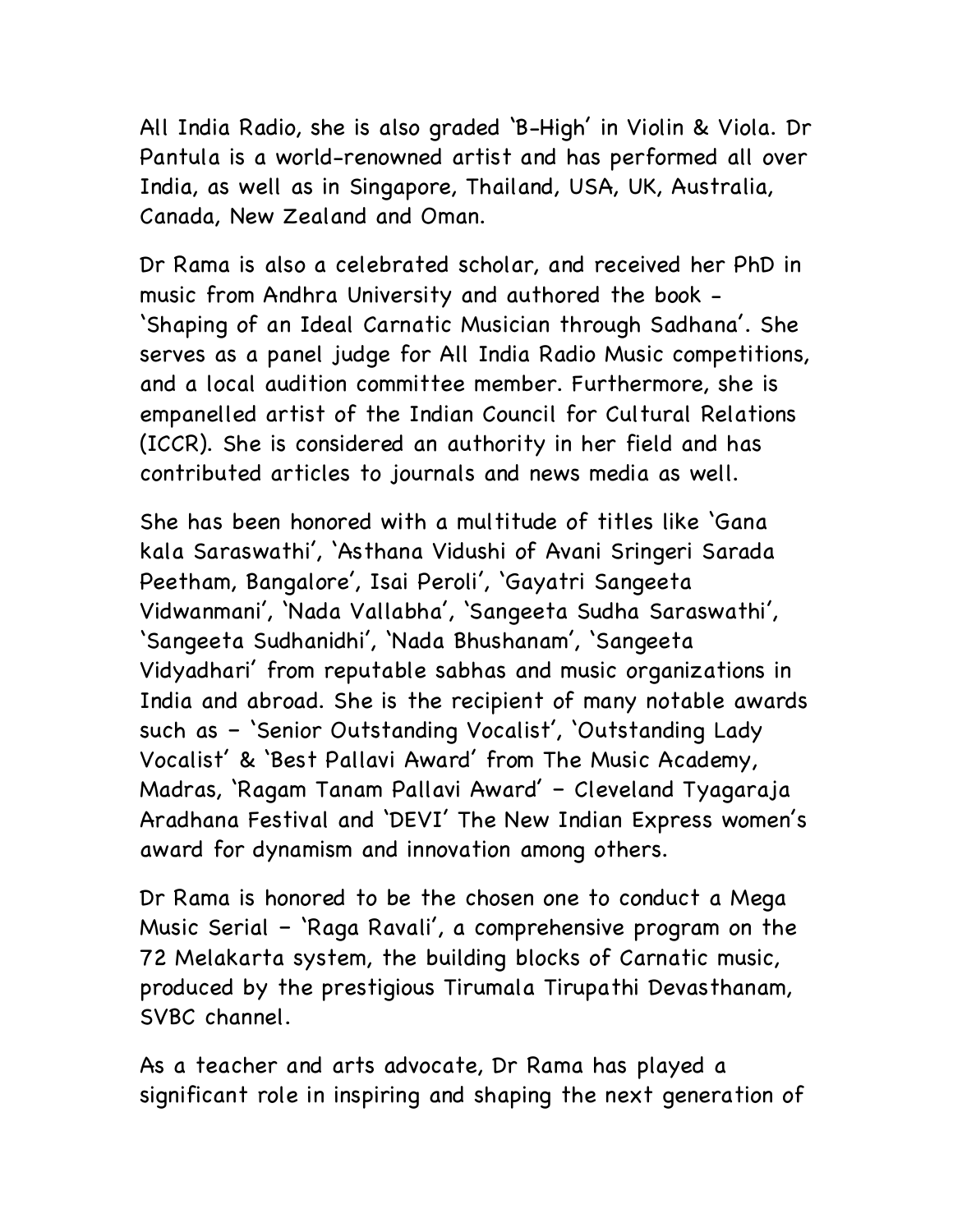music aspirants to pursue the arts as a lifestyle and career. Rama is an advocate of socio-cultural oneness with a no barriers outlook. She is also a strong believer in the organic transformation towards Supreme Consciousness through music. As a result of her life experience and deep contemplation in this direction, Rama has launched a one of its kind open-to-all socio-cultural movement, "PaRa – the Supreme". PaRa is a continuum of events and activities aiming to create and heighten the awareness of Classical music with openness towards other genres of music. PaRa has successfully partnered with many like-minded organizations to support the artistic welfare of their beneficiaries.

A truly multi-disciplinary artist, Dr Pantula Rama is a vocalist, instrumentalist, academician, teacher, author and art & culture advocate who has been a constant inspiration for musicians - next gen. Dr Rama has found the ideal balance between preserving the treasures of the past, adding a flavor of her own to the present and actively paving a unique path for a glorious future of the art form of Carnatic music.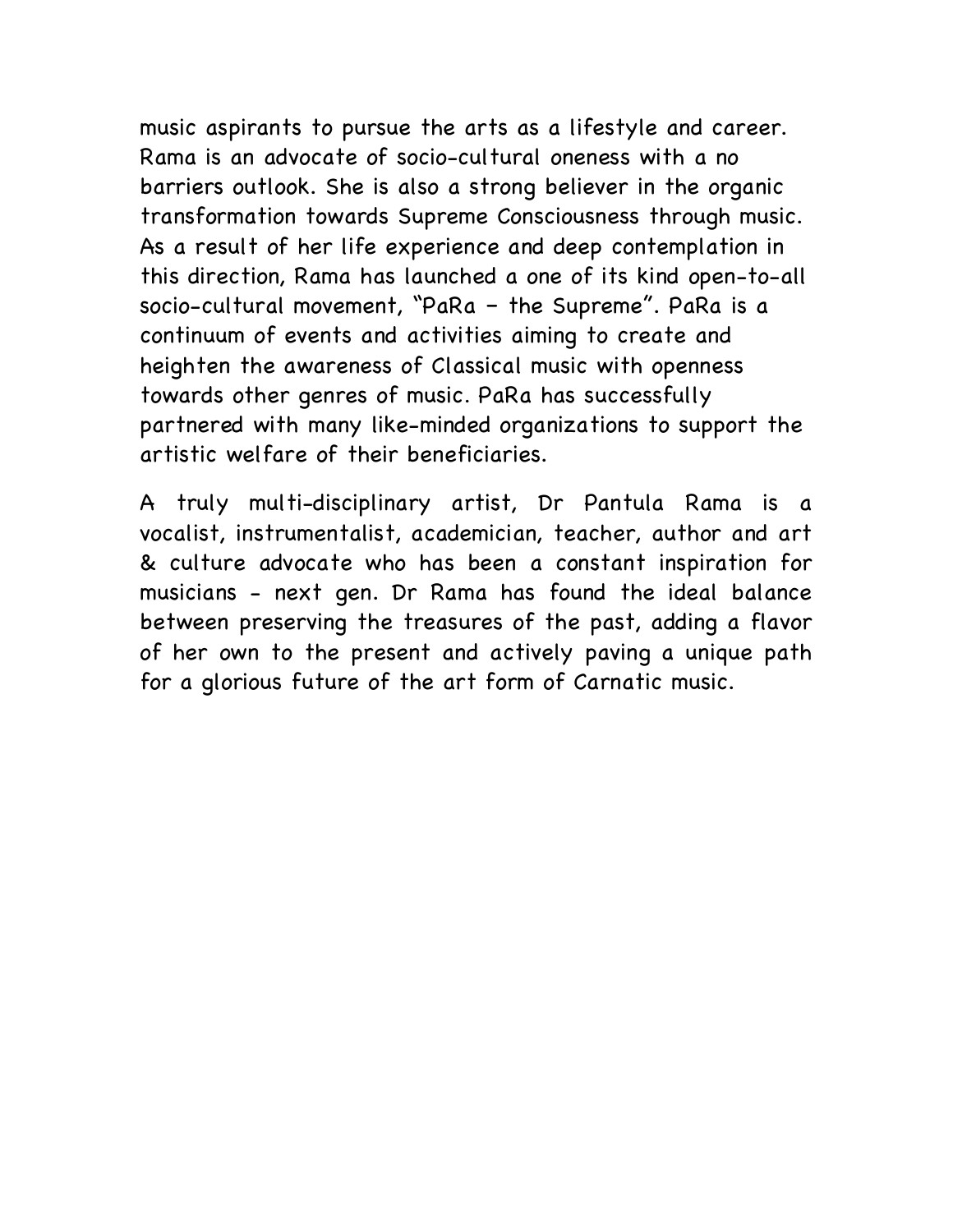## Short biography

Pantula Rama is a leading exponent of Carnatic music. She has received international acclaim as "The Golden voice" that traverses more than three octaves with a mesmerizing effect in the lower octave. Rama is hailed as the "Nightingale of Andhra Pradesh" and "melody queen". Her performances on the world's leading stages garnered her a worldwide fan club that admire the magic and classicism of her music.

Dr Rama had her initial training in music from her father Sri Pantula Gopala Rao. Her musical persona was later shaped by "Sangeeta kalasagara" Sri Ivaturi Vijayeswara Rao. Equipped with a vast repertoire and highly imaginative approach, she is renowned for her interpretation of the works of old and new composers. Her unique style distinctive for brilliant artistry, clarity of diction, an ever-fresh approach and a perfect balance of the different elements of Carnatic music, enthralls audiences around the world. Popular for her unique construction of Ragam, Tanam, Pallavi, Rama effortlessly blends intellect and aesthetic leaving the audiences in ecstasy. She stands out for her judicious and seamless adaptation of musical elements from other genres of music.

Pantula Rama holds a doctorate in Carnatic music and has authored the book 'Shaping of an ideal Carnatic musician through Sadhana'. Dr Rama is one of the youngest vocalists to have been awarded the prestigious 'Top grade' by All India Radio She is also a violin and viola player of merit. She is the recipient of many prestigious awards including– 'Senior Outstanding Vocalist' & 'Best Pallavi Award' from The Music Academy, Madras, 'Ragam Tanam Pallavi Award' – Cleveland Tyagaraja Aradhana Festival and 'DEVI' The New Indian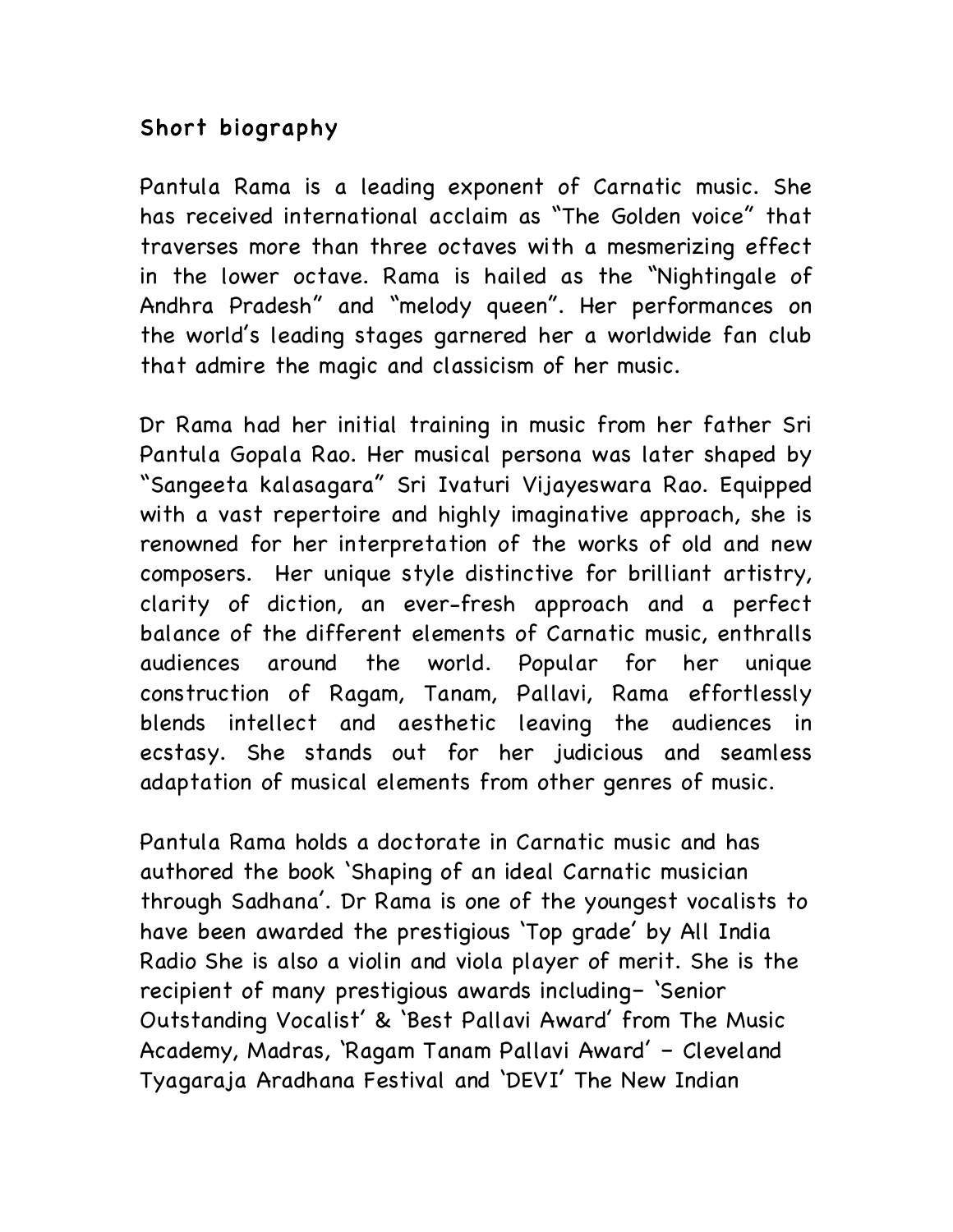Express women's award for dynamism and innovation. She has been felicitated with titles like 'Gana Kala Saraswathi', 'Sangeeta Sudha Saraswathi', 'Sangeeta Sudhanidhi', 'Isai Peroli' among others.

Rama is an advocate of socio-cultural oneness with a no barriers outlook. She is also a strong believer in the organic transformation towards Supreme Consciousness through music. As a result of her life experience and deep contemplation in this direction, Rama has launched a one of its kind open-to-all socio-cultural movement, "PaRa – the Supreme". PaRa is a continuum of events and activities aiming to create and heighten the awareness of Classical music with openness towards other genres of music. PaRa has successfully partnered with many like-minded organizations to support the artistic welfare of their beneficiaries.

Dr Rama has played a significant role in inspiring and shaping many a music aspirant to pursue the art as a lifestyle and career.

A truly multi-disciplinary artist, Dr Pantula Rama is a vocalist, instrumentalist, academician, teacher, author and art & culture advocate who has been a constant inspiration for musicians - next gen. Dr Rama has found the ideal balance between preserving the treasures of the past, adding a flavor of her own to the present and actively paving a unique path for a glorious future of the art form of Carnatic music.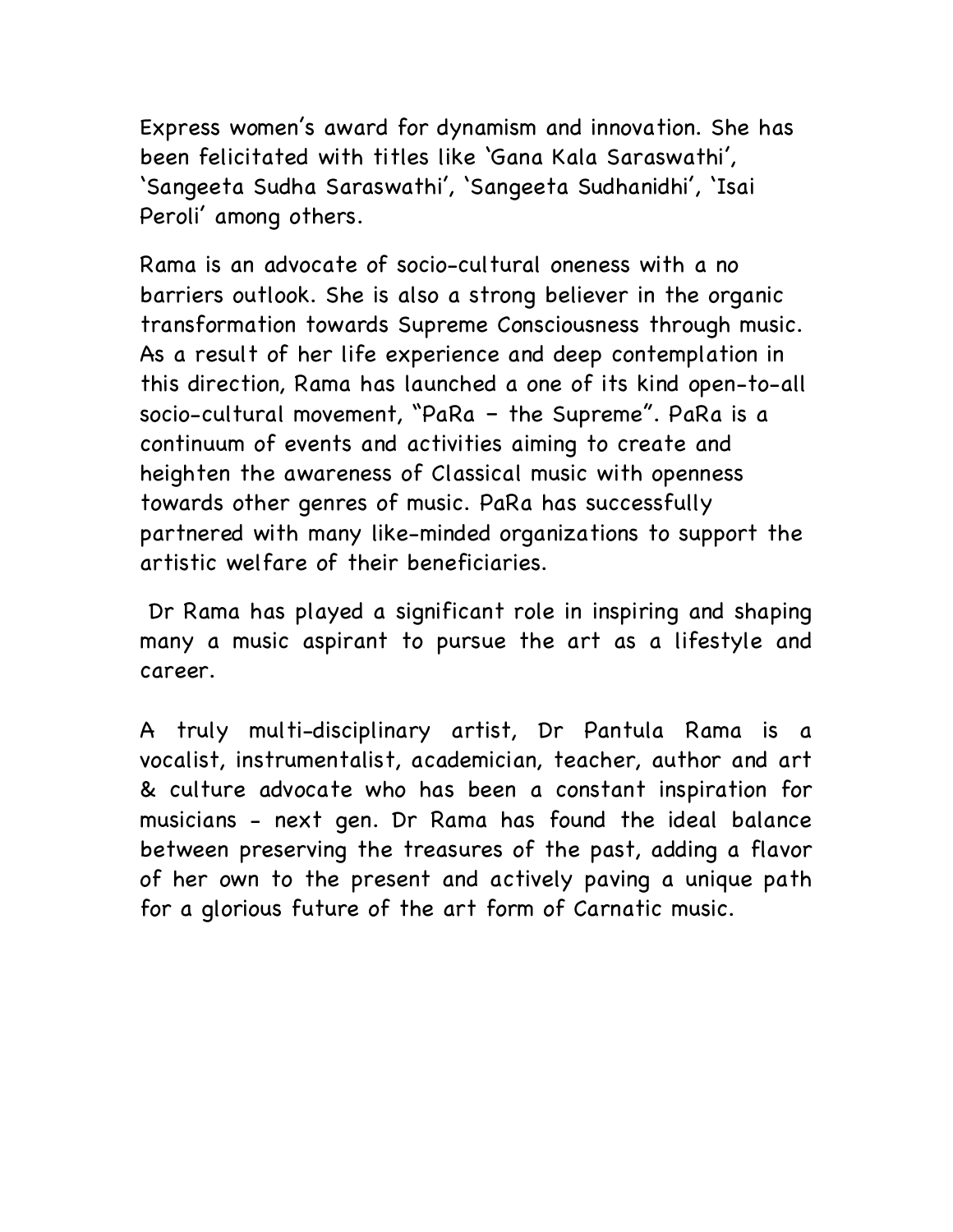## Intro Biography:

Pantula Rama is a leading exponent of Carnatic music. She has received international acclaim as "The Golden voice" that traverses more than three octaves with a mesmerizing effect in the lower octave. Rama is hailed as the "Nightingale" and "Melody Queen" of Andhra Pradesh. Her performances on the world's leading stages garnered her a worldwide fan club that admire the magic and classicism of her music.

Dr Rama had her initial training in music under her father Sri Pantula Gopala Rao and her advanced training under 'Sangeeta Kalasagara' Sri Ivaturi Vijayeswara Rao. A child prodigy who started performing full-length concerts at the age of eight, Dr Rama is widely admired as a genius in her chosen art form. She is one of the youngest to be awarded 'Top grade' in Vocal by All India Radio and is also proficient in violin and viola playing.

Dr Rama received her PhD in music from Andhra University and authored the book - 'Shaping of an ideal Carnatic Musician through Sadhana'. She is the recipient of many prestigious awards including– 'Senior Outstanding Vocalist' & 'Best Pallavi Award' from The Music Academy, Madras, 'Ragam Tanam Pallavi Award' – Cleveland Tyagaraja Aradhana Festival and 'DEVI' The New Indian Express women's award for dynamism and innovation. She has been felicitated with titles like 'Gana Kala Saraswathi', 'Sangeeta Sudha Saraswathi', 'Sangeeta Sudhanidhi', 'Isai Peroli' among others.

A multi-talented personality and a believer in organic transformation through music, Dr Rama is the founder of "PaRa…the Supreme," a no-barrier socio-cultural movement. A vocalist, instrumentalist, academician, teacher, author, and arts advocate, Dr Pantula Rama has been a constant